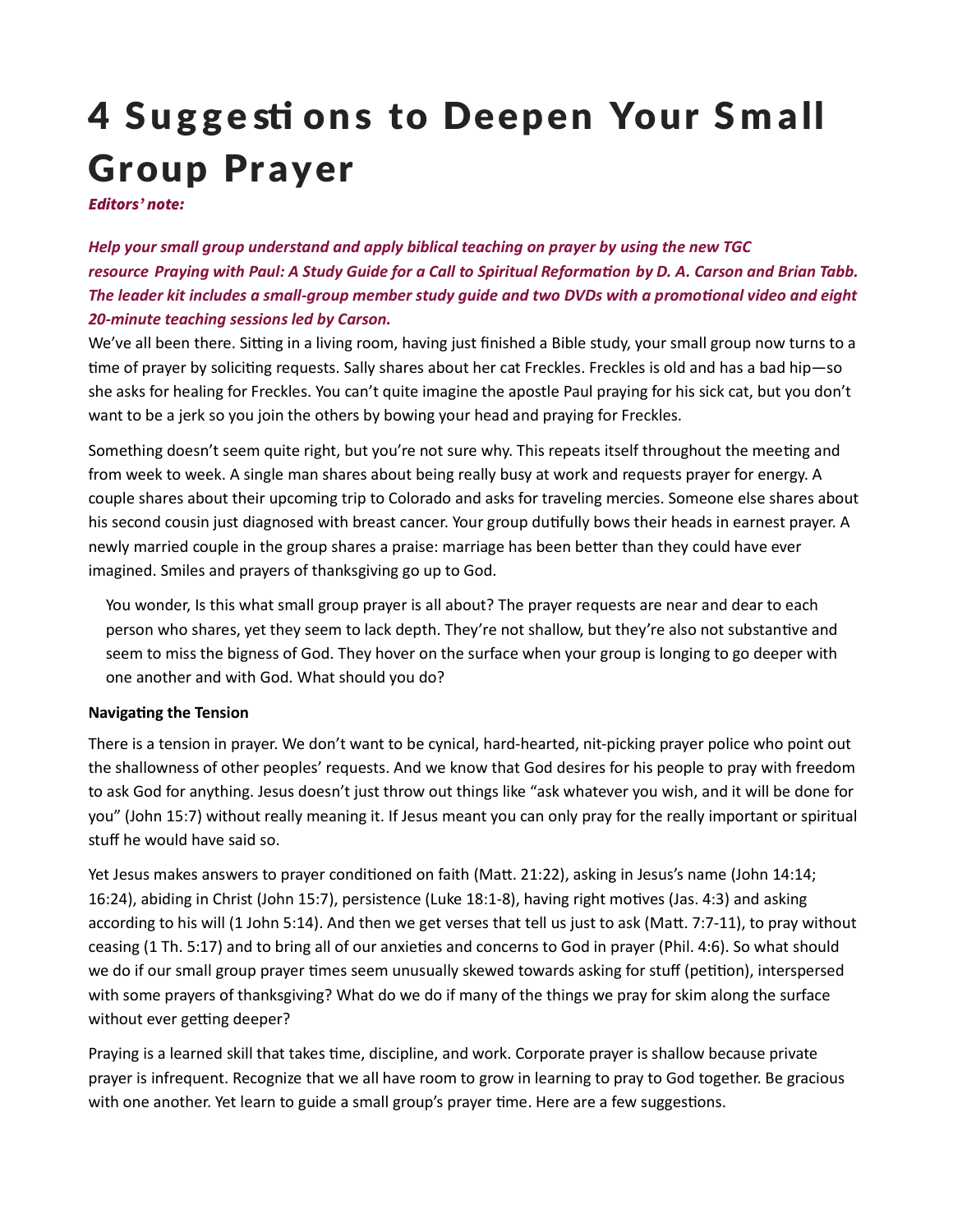### 1. Remind the group what they're doing.

Asking, "We have about 15 minutes left, anybody have a prayer request?" will inevitably solicit shallow and circumstantial requests of the "daily bread" variety. The way you've framed the time has devalued its very significance. Take the opportunity to remind the group what prayer is. Instead of saying, "Any prayer requests?" ask, "Now as we move from studying God's Word to praising him through prayer, what are some things God's Word has revealed to us?" Remind the group that prayer is communicating with the God of the universe through the access purchased for us by the costly sacrifice of the Son and enabled by the indwelling Holy Spirit. We can reflect back to God praise, adoration, thanksgiving, confession, and petition in light of his revelation. We are approaching a holy God through the mediation of his beloved Son, in whom we have union and fellowship. Help the group be awed by what they will embark upon so that the oft-neglected aspects of small group prayer  $-$ praise, adoration, confession, and thanksgiving—will become natural responses to what God has revealed.

## 2. Let Scripture guide your prayers.

If your group has just concluded a spirited study of a passage of Philippians (or whatever book you're studying), keep your Bibles open and let Scripture guide your time of prayer. God's revealed Word provides the content and trajectory for our prayers. Pray the commands from the passage you just studied, asking God to help you obey. Praise God for truths revealed in the passage, thanking him for who he is and how his power, wisdom, and majesty are revealed. Let the Scriptures guide how you pray. If you group has discerned the "big idea" from the passage, pray for those revealed truths to transform you, your small group, church, community, and world. If you've glimpsed an aspect of God's character, thank God for revealing it to you and praise him for his unchanging character. Ask for God's name to be hallowed in your life, in your community, and among the foreign peoples where your church missionaries are ministering.

Tim Keller, in his book Prayer: Experiencing Intimacy and Awe with God, describes Martin Luther's method of meditating upon a passage by discerning the instruction of the text (what does the text demand of me?) and then turning it into thanksgiving (how does this truth lead me to praise or thank God?), confession (how does this truth lead me to confess and repent?) and petition (how does this truth prompt me to appeal to God?). Providing your group a simple grid to move from the study of God's Word to praying God's Word will broaden the content of your prayers.

### 3. Get to the heart of the issue.

Many of us do not naturally discern what we really need. But Scripture opens our eyes to see our true needs in light of God's holiness, power, grace, and love. Perhaps someone shares a prayer request about being busy at work. This requires more information to know how to pray. To pray for more hours in a day or for this person to magically become more efficient is not likely to happen. Ask a few questions to better discern how to pray for this person. Is he busy because of a demanding and overbearing boss? If so, how can he live out his role as a God-honoring employee and make wise decisions on talking with his boss or prioritizing his workload? Is his busyness merely a symptom of an unhealthy desire to succeed, please others, or make the most money possible? Does he idolize his own success and the admiration he receives from others? Does he need to grow in contentment, gratefulness, and joy?

God cares about our "daily bread" requests, but he's also interested in exerting his kingdom and will in our hearts and minds. God is conforming us to his image from the inside out. So for Sally's cat Freckles, you can pray